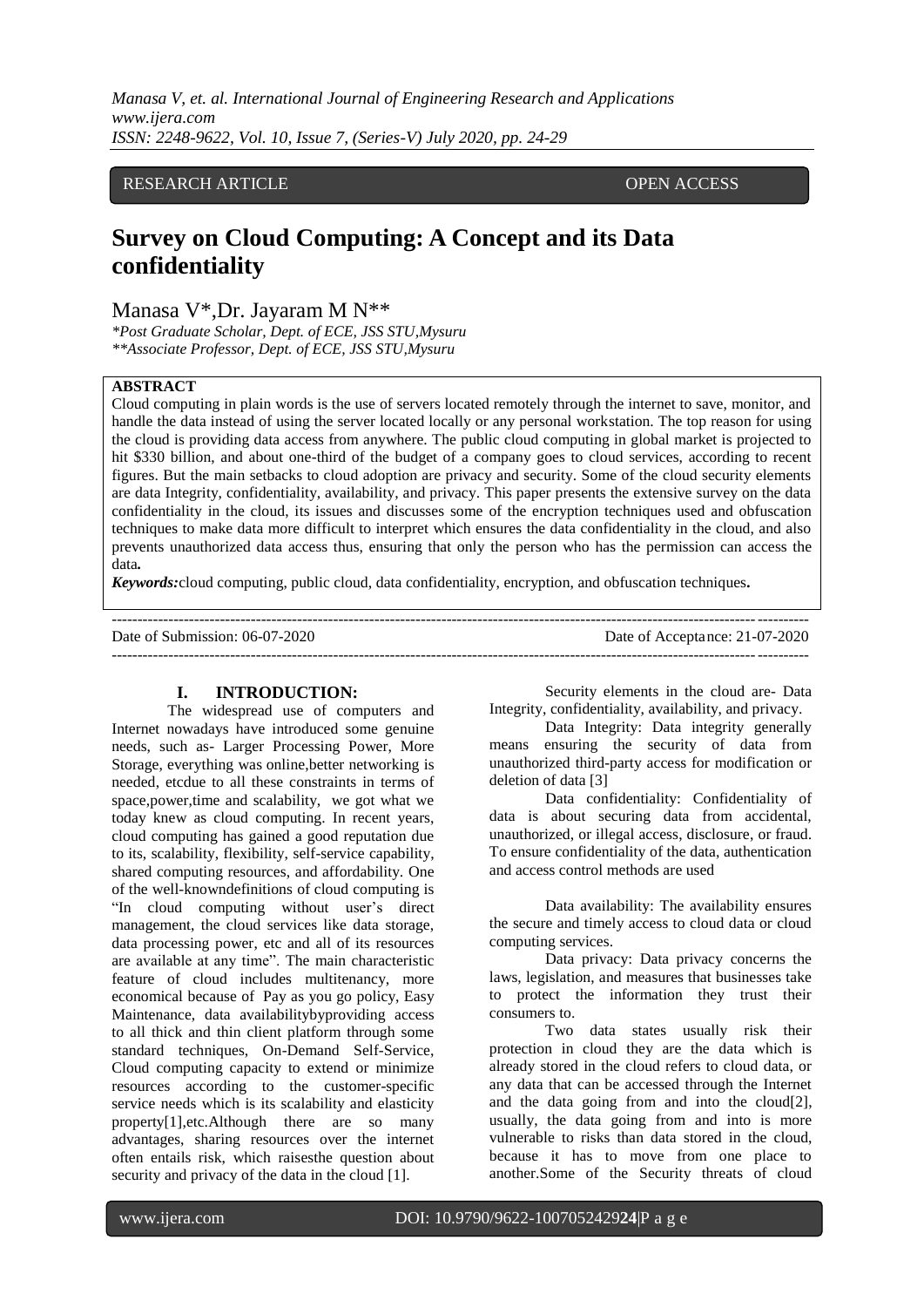computing are Data Breaches, hijacking of accounts.lack of Identity.controlled Access. of Identity,controlled Access, Insecure Interfaces, Shared Technology susceptibility, information Loss, Deny of Service [4].A Service Level Agreement (SLA) which is the legal agreement in both the cloud service providers (CSP) and the users is being used to avoid such security issues[5].SLA will be responsible for providing all the cloud resources, services, and maintenance of all the issues, etc. In this paper, we discuss the two types of data that is the data moving from and intothe cloud and the data within the cloud which are usually at risk and discuss some of the encryption techniques used to encrypt the data in the cloud and obfuscation techniques used by which the data becomes very difficult to understand these ensuresthe confidentiality of the data in the cloud.

# **II. DATA CONFIDENTIALITY PRESERVING TECHNIQUES**

- A. An Auditing schemes.
- B. A new framework using authentication and encryption techniques
- C. A method to handle the encrypted data in the cloud with Distributed access storage.
- D. An Encryption and Obfuscate technique.
- E. A Classification technique using the K-NN algorithm.
- F. A Classification technique using the Bagging and Boosting algorithm.
- G. Shamir's key-based confidentiality scheme.
- H. A computation over the cloud using randomization and shuffling technique.
- I. Middleware Management Control software with an RC6 Encryption algorithm.

## **A. An Auditing scheme.**

A confidentiality preserving technique called the auditing scheme is introduced using third-party auditor (TPA) in the Cloud Computing Environment (CCE). It consists of three entities Service Provider (SP) which is liable for storing user data and maintaining it,User who needs to save its data on Cloud, and TPA is having information to check theintegrityand preserving theconfidentialityof data saved in Cloud.Firstlythe user generates the secrete key , private and public key pair, and sends the public key to SP with file encoded using its private key. SP decodes the file with the usage of a public key and stores the file in Cloud Server. The user using HMAC-MD5 finds the metadata for the file and forwardsit to the TPA with the secret key for verification purposes.

Firstly, the TPA produces its own private and public key pair. The private key to perform a

digital signature on the secret key and sends the digital signature to SP with its public key. SPverifies the signature so that the TPA is authenticated and then gets the metadata using the same hashing algorithm and sends it as a reply to TPA [6]. TPA checks for matching of the metadata sent by both the customer and the service provider. If both data are matched, then integrity and confidentiality are retained. TPA can use this result in the form of a report and can send that to the user.

#### **B. A Framework using authentication and encryption techniques**

A framework is proposed to maintain the confidentiality of data that is stored in the cloud using AES algorithm for encryption, SHA-1 for integrity, and Station-to-Station Key Agreement(STS)protocol for the authentication, For computing purpose many servers are used and every server which is present in a cloud network does the identical operation and are connected in ring form,Everyserveractslike

a storage server and also an authentication server. Operation includes first the key is exchanged between the user and the cloud servers using the STS protocol to provide the authentication, now that server becomes an authenticated server. when uploadingthe file user encrypts the data with his private key and sends it to the authentication server. Authentication Server decrypts the file with its key and computes the SHA-1 algorithm for the original file that results inthe digest and eventually encrypts the data digest with its key using AES and sends the encrypted data to the recipient. Now the user has access to the storage server and likewise uploads the encrypted file to cloud storage, for downloading the data file the user can have a direct request to the system which is forwarded to the authentication server which then decrypts the file using the key[7]. It performs the SHA-1 on the file and matches it with the digest stored if itis identical then the file is validated and the file is sent back to the user, rather an error message is sent to the user indicating the corruption or the alteration of the data file

#### **C. A method to handle the encrypted data in the cloud with Distributed access storage.**

A mechanism to remove the risk of gaining unauthorized access to data by separating users based on their right of access, which guarantees the confidentiality of the data is introduced. According to which all the operations on data in the cloud should be performed with the encrypted format. To handle the encrypted data, the introduced model includes five elements as shown in Fig1.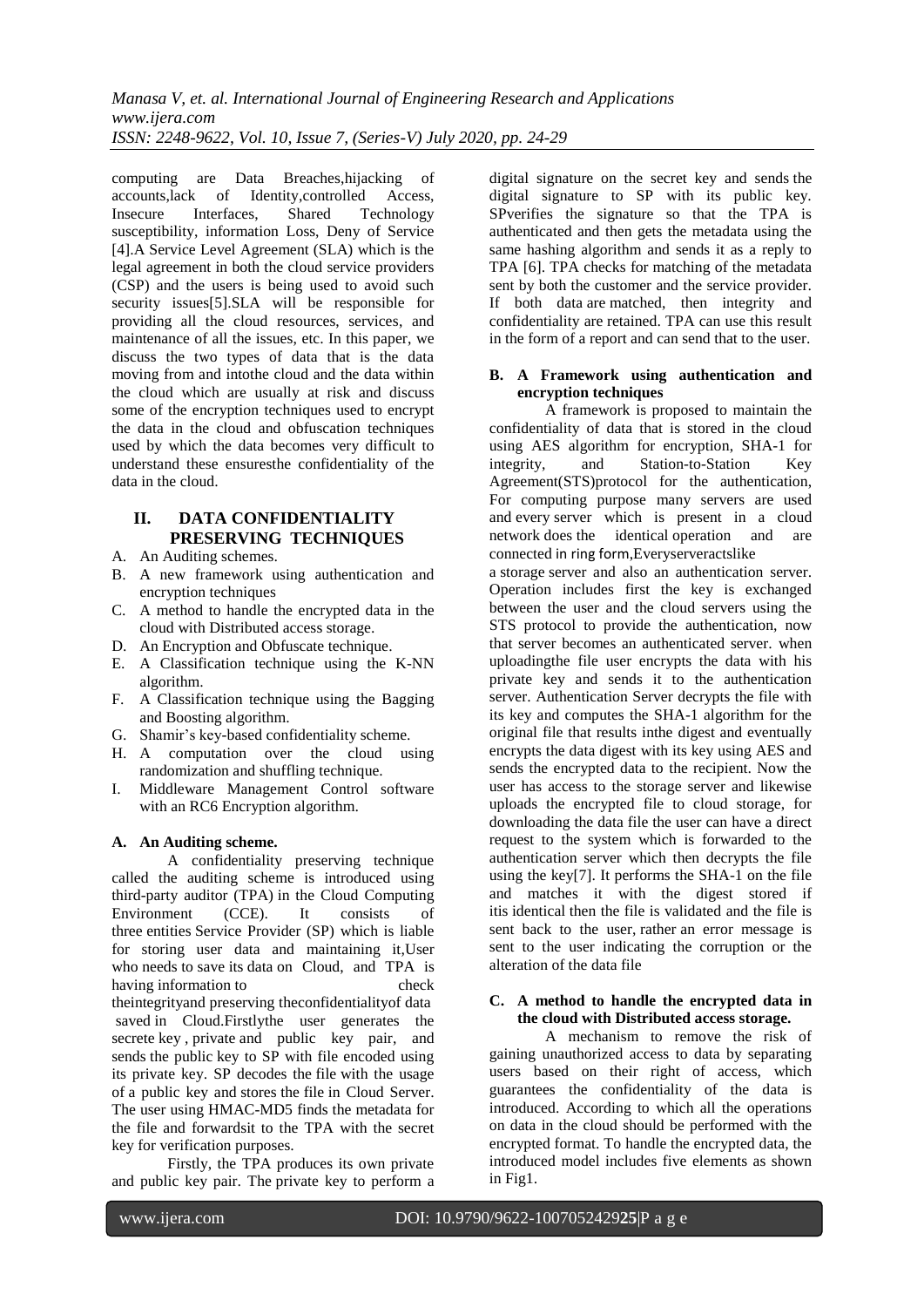

**Fig1: User accessing the DCS**

The agent is configured on the client's infrastructure and includes all processes to store, read, remove, encrypt, and decrypt data. The controller is liable for managing information about files in a database, authentication, and authorization procedure using the auditor [8]. DCS is a place where the encrypted data is fragmented and stored. To save the data in it the user gives theID information and raw data to the agent that is sent to the controller.The controller checks the access rights of the userusingthe auditor. After the user is successfully allowed to have direct access to the DCS nodes, the controller collects tokens from the DCS node which allows the agent to momentarily access the DCS node for data storage. Further, the data is divided into many parts and each part of the data is encrypted and transmitted which distributes the encrypted data between the nodes of DCS, and the agent gets data location information. Similarly, for getting the data from a DCS, a client sends a request for data after the successful verification and validation of it, then requests are sent to DCS nodes and the controller sends the token to the agent responsible for starting the loading fragments process. The agent decrypts and saves the data when the fragments are received and sends it to the user. The "Deniable Encryption" is used to encrypt the data.

#### **D. An Encryption and Obfuscate technique.**

A Cryptographic Technique (CT) to improvethe confidentiality of numerical and nonnumerical data in the cloud through both the encryption and obfuscate technique is proposed which is named Enc and Obfus\_CT. The encryption is used to encrypt the non-numerical data and obfuscation technique which makes the data more difficult to interpretis used for the numerical data. During the process, both the CTs invokes the key management service (KMaas) to generate the key required for encryption and obfuscation that is sent to the user directly where the CSP is not involved in it. Once these techniques are done, both the data is uploaded into the cloud, key storage components of Key management service is used to store the key. It is found that Enc\_CT and Obfus\_CT produce 90 percent and 91 percent once after the simulation, the Enc and

Obfus CT produce 93 percent of the security level[9]. Hence, the Enc and Obfus\_CT scheme produces a maximum-security level and provides confidentiality forboth non-numerical and numerical data stored in the public cloud environment.

#### **E. A Classification technique using the K-NN algorithm.**

Confidentiality is provided using the data classification model for cloud computing. The K-Nearest Neighbour (K-NN) is a machine learning technique used in a designed simulation background to classify the data based on their security needs[10]. The data was divided into two categories, confidential and non-confidential. In K-NN Algorithm, it first determines the set of n identified samples and the value of K set to one, then calculates the distance between the new input data and all the trained data and determines the Knearest neighbor based on the K-th shortest distanceand finally determines the class of the new input based on a majority vote which may result in two classes the confidential data and the nonconfidential data. Data that is classified as confidential maycontain Personal Data, Business material, etc, non-confidential data may be Public data that includes press announcements, marketing material, etc. The RSA encryption algorithm is used to encrypt the confidential data once after the classification is completed to protect its access from unauthorized users. The Virtual Machine (VM) directly receives the public data without encryption which further processes the data and interacts with the server for data storage.

#### **F. A Classification technique using the Bagging and Boosting algorithm.**

Another data classification approach is proposed in whichit identifies the information into confidential and non-confidential usingenhanced bagging and boosting methods. Upon categorization of the information, the blowfish algorithm is implemented to protect the confidential data and non-confidential data is being sent to the cloud lacking encryption.The Bagging technique is focused on the voting system and this uses an enhancer where the training set of data is given, a training set as input data, then manipulating the enhancer multiple times by altering the dispersion of items in the training set.Generated classifiers were combined to produce a final classifier that, in effect, categorizes the given input data.The AdaBoost method is used in the Boosting technique which generates a group of classifiers and conducts weight-based voting. The weight of each classifier in this strategy is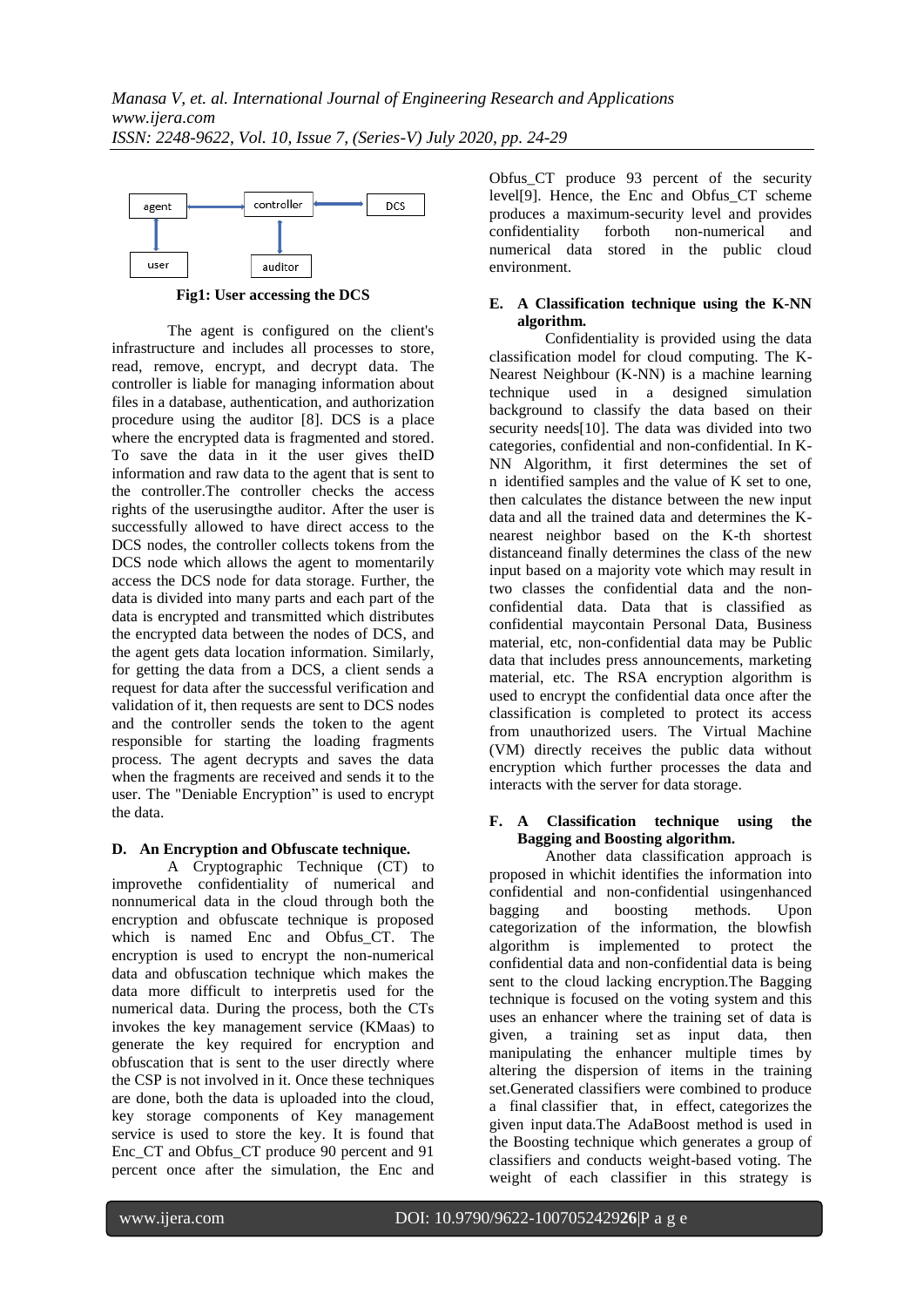considered in producing the output. Blowfish algorithm commonly used for the encryption of the data which loops by almost16 times a single event.The enhanced bagging and boosting technique achieves improved results compared to the K-NN algorithm[11] and thus reduces the time required forcategorization and reinforces accuracy and solves our confidentiality concern in a cloud background, as well as dividing data into sections and separately stored in different cloud partitions to enhance safety. This type of classification scheme will reduce the overhead and time for securing the entire data.

#### **G. Shamir's key-basedconfidentiality scheme.**

A Shamir's Key system provides Confidentiality based on the Distribution of secret keys (SKDC) by residing the cloud data with polynomial interpolation.This secret key sharing scheme is used when the multiple users want to store some information securely in which the polynomial equation is created which consists of the secret as the first coefficient and the remaining variables in the equation at picked at random that improves the security level in the cloud infrastructure.

The different curves for the given user information using the polynomial interpolation are used which includes the user input say Si=S1, S2,….Sm with the information points Pa=P1,P2….Pb. According to polynomial property  $Si=SI*[P1]$   $+S2*[P2]$   $+S3*[P3]$  + .... +  $Sm*[Pm]$ by using the lookup table on information point storage from Shamir key distribution

#### 1≤i≤m

K=Si mod n where

The  $1 \le i \le m$  in the range of the cloud user information obtained and K is the shared secret key. The 'K' is the key secretly held by users of the public cloud to increase confidentiality.

To provide confidentiality in the higher rate this scheme allows the data from multiple users [12]. Therefore, to reconstruct the secret the sharing of the information from the entire user is required.In this way,a new key distribution scheme is used to achieve a higher percentage of confidentiality.

#### **H. A Computation over the cloud using randomization and shuffling technique.**

A method is proposed were the cloud users will get more control to ensure the confidentiality of numerical data. For a secure matrix multiplication over cloud network using column-row shuffling, randomization, and size alteration of matrices[13]. In this method, two protocols are proposed one to hide the data and the

other to retrieve the data. Here one client and two servers are used to demonstrate two protocols where for one server a randomized unencrypted data is sent and for another server, the false unencrypted randomized data is sent.

Steps to hide the data:

1.Assume A and B are two matrices with a size of (mxn) and (nxk).

2. A random square matrix D which is a shuffled unit matrix (nxn).

3. Compute  $A1 = A \times D$  and  $B1 = D-1 \times B$ , where D and D−1 willbe nullified.

4.The matrix I(mxz) is generated, where z is a natural number, and  $z = nx0.3$ , The columns of Iare randomly inserted into A1.Thus, the matrix is G of size  $(mx(n+z))$  is produced as a result. Similarly, another matrix J(zxk) is used and the matrix is H of size  $((n + z)xk)$  is produced.where the G and H are forwarded to one server.

5.The values of I and J are hidden by usinga random diagonal square matrix K of size and calculate K-1, compute  $M = IxK$ , and  $N = K-1xJ$ .

6. Random diagonal square matrices P(mxm) and Q(kxk) are generated and

 $R = PxM$ ; and  $S = NxQ$ . Send R and S to another server.

Steps to retrieve the data

The first server computes  $C-1 = GxH$  of size mxk. The second server computes  $T = RxS$ . The client now performs the simple computation  $C = C-1$  –(P- $1xTxQ-1$ ) to get the actual result C from C-1 this operation is only known by the client. The main contribution in this strategy involves altering matrix size along with shuffling and randomization to mask the actual data transmitted.

#### **I. Middleware Management Control Software With The RC6 Encryption Algorithm.**

A new data storage scheme that ensures data confidentiality with time-efficiency is introduced. A Middleware Management Control (MWM) software is developed between customer and cloud providers as an intermediary software layer[14]. MWM rotates each row of the file uploaded by the consumer to columns then vertically divides it into subfiles according to columns even /odd. Then divide into further even and even, even and odd, odd and even, odd and odd subfiles and all the sub-files are encrypted using the RC6 algorithm which ensures the confidentiality of data.

Finally, different cloud space is chosen to upload the encrypted sub-file, and it is mapped in the location table. If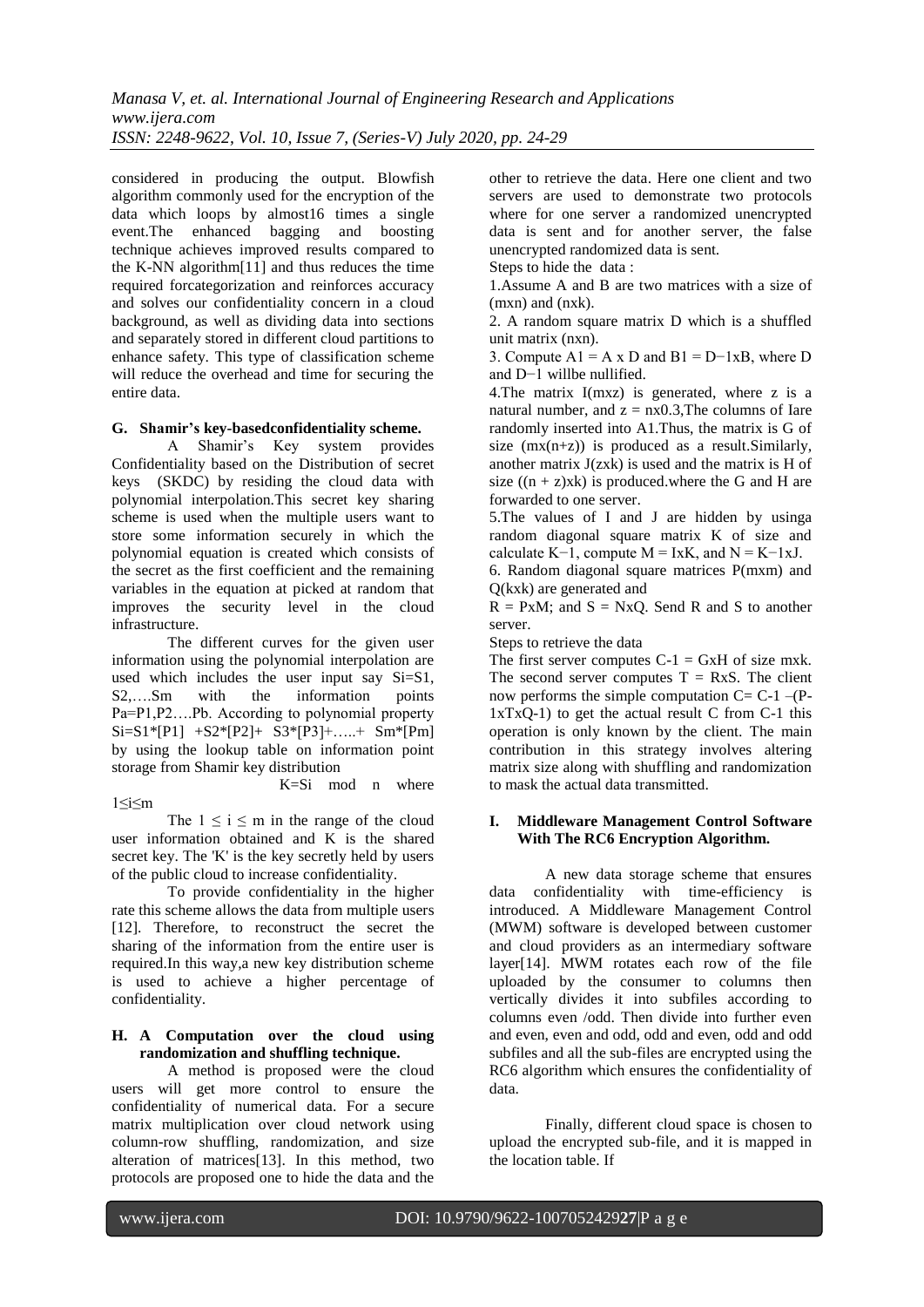*Manasa V, et. al. International Journal of Engineering Research and Applications www.ijera.com ISSN: 2248-9622, Vol. 10, Issue 7, (Series-V) July 2020, pp. 24-29*

the user requests a specific file then this software downloads each sub-file, decrypts it, and assembles them into one file based on the location table

and changes rows to columns and returns them to t he user. Hence confidentiality is provided and by dividing data into

sub-documents and then applying the RC6 encryption algorithm to each.

## **III. COMPARATIVE ANALYSIS:**

A comparative analysis is a methodology of comparing two or more things with the idea to come upon something new about one or all the things being compared. Here the comparative analysis of all the schemes discussed is done based on some parameters such as algorithm used, confidentiality, integrity, authentication provided by each scheme, attacks that can occur, its advantages, and limitations.

| <b>Method</b>          | Algorithm              | <b>Key</b>        | <b>Possible</b><br><b>Attack</b> | <b>Advantage</b>                         | <b>Disadvantage</b>                     |
|------------------------|------------------------|-------------------|----------------------------------|------------------------------------------|-----------------------------------------|
| Auditing               | Digital                | Secret key,       | <b>Brute</b>                     | Provides                                 | Secret key sent in                      |
| Scheme                 | Signature,             | Asymmetric        | Force                            | Integrity                                | insecure<br>an                          |
|                        | HMAC-MD5               | key               | Attack                           | With confidentiality                     | channel                                 |
| A new                  | AES,                   | Session           | Unknown                          | AES used which is                        | $SHA-1$<br>is                           |
| framework              | $SHA-1,$               | Key and           | Key                              | more                                     | considered<br>as                        |
|                        | <b>STS</b>             | Symmetric         | Share                            | Secure and faster                        | unsafe prone to a                       |
|                        | protocol               | key               | Attack                           |                                          | collision attack                        |
| Distributed            | Deniable               | Two or more key   | Common                           | of<br>Different parts                    | User waiting time                       |
| access                 | Encryption             |                   | pollution                        | stored<br>data<br>in                     | increases because                       |
| Storage                |                        |                   | attack                           | different space<br>of                    | of a token system                       |
|                        |                        |                   |                                  | cloud                                    | used                                    |
| Encryption and         | AES, DES               | Multiple<br>keys  | Replay<br>and                    | Both numerical and                       | Difficult<br>to                         |
| obfuscation            |                        | required for both | phishing                         | Nonnumerical                             | manage                                  |
|                        |                        | the techniques    | attack                           | Data is protected                        | multiple keys                           |
| Classification         | $K-NN$                 | Asymmetric key    | <b>Brute</b>                     | Only sensitive data                      | KNN's efficiency                        |
| <b>Based</b>           | And                    |                   | force                            | is encrypted                             | Reduces as data                         |
|                        | <b>RSA</b>             |                   | attack                           |                                          | grows                                   |
| Classification         | Bagging,               | Symmetric key     | Birthday                         | classification<br>is                     | N <sub>o</sub>                          |
| based                  | boosting,              | 32-448 bits       | attack                           | more accurate than                       | authentication,                         |
|                        | blowfish               |                   |                                  | <b>KNN</b>                               | Slower                                  |
|                        |                        |                   |                                  |                                          | Decryption                              |
| Shamir's<br>key        | Polynomial             | Distributed key   | Man,<br>in                       | Each part of the                         | used when the                           |
| distribution           | Interpolation          |                   | middle                           | secret has the same                      | group of members                        |
|                        |                        |                   | Attack                           | size as the secret                       | needs to maintain                       |
|                        |                        |                   |                                  |                                          | the secret                              |
| Computation            | Randomizati            | No keys           |                                  | The only the client                      | Applicable<br>only                      |
| Over                   | <sub>on</sub>          | used              |                                  | knows the actual                         | for numerical                           |
| Cloud                  | And                    |                   |                                  | way of                                   | Data                                    |
|                        | Shuffling              |                   |                                  | Computation<br><i>is</i>                 |                                         |
| Middleware             |                        |                   |                                  | done                                     |                                         |
|                        | Rotation,<br>Division, | Symmetric key     | Linear attack                    | A client only knows<br>the actual way of | Rotation, division<br>becomes difficult |
| Management<br>Software | RC <sub>6</sub>        |                   |                                  | Computation<br><i>is</i>                 | for large size of                       |
|                        | encryption             |                   |                                  | done                                     | data                                    |
|                        |                        |                   |                                  |                                          |                                         |